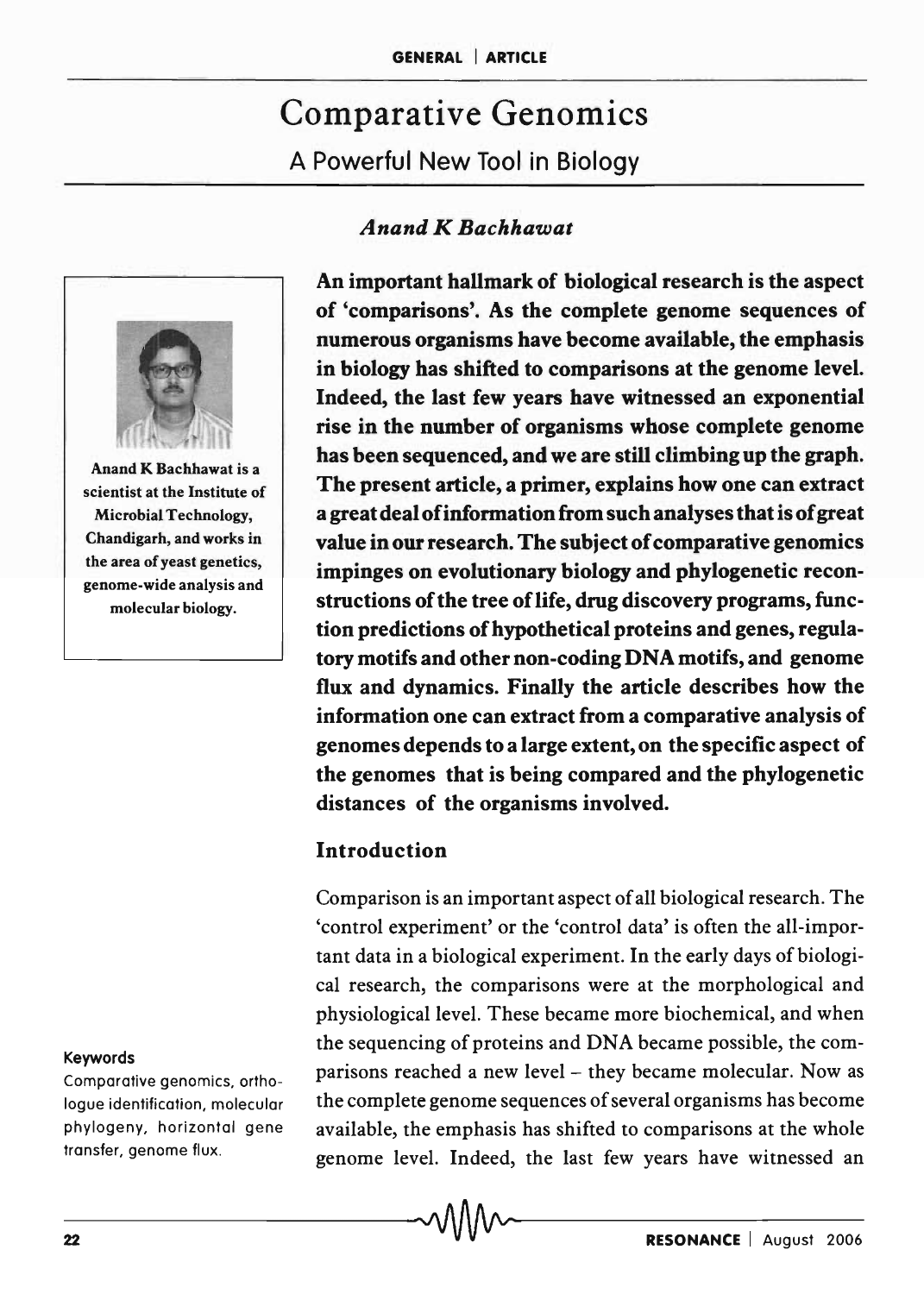exponential rise in the number of organisms whose complete genome has been sequenced. The increased speed in whole genome sequencing in recent years is a result of the 'random shotgun strategy' *(Figure* 1) that is more amenable to automation, as well as improved instrumentation and better software and expertise in assembling sequences. Beginning with the complete genome sequence of the bacterial pathogen *Haemophilus influenzae*  that was completed in 1995, several hundered complete genome sequences of different organisms are now available in the public domain *(Table* 1). With genome comparisons, have we reached a near ultimate level of comparison in biology? Or can comparisons go deeper? The answer perhaps lies in understanding what

Figure 1. The random whole genome (or chromosome) shotgun sequencing strategy was first introduced by Celera Genomics. In the earlier hierarchal strategy, larger clones (~150 kb) were first created in either bacterial artificial chromosomes (SACs) or Yeast artificial chromosomes (YACs), mapped carefully and then subjected to sequencing. (Kb=Kilobase)

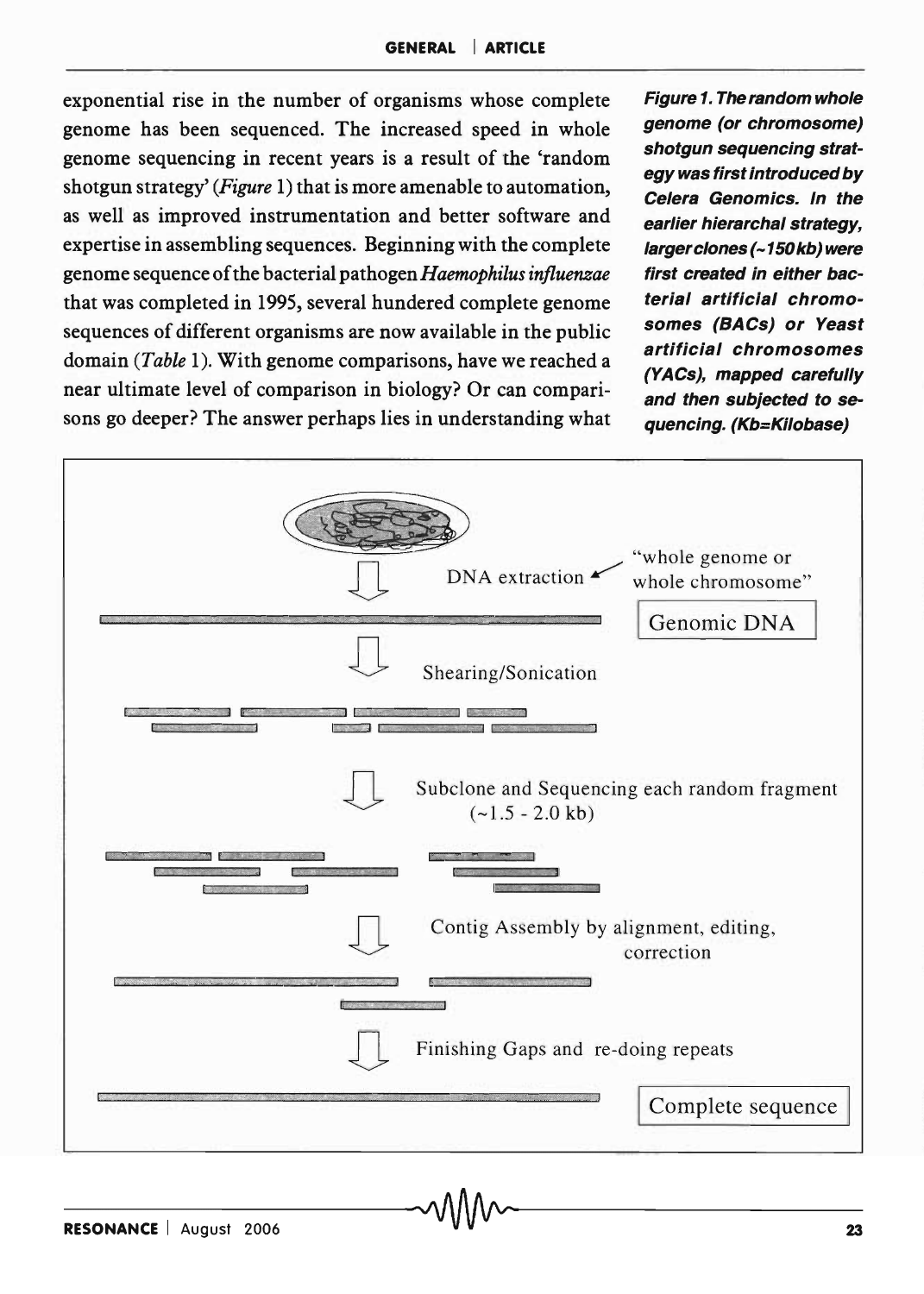Some genomes and their sizes. The smallest genome belongs to the obligate archaebacterial symbiont, *Nanoarchaeum equatans* which grows in association with */gnococcus* spp. The smallest eukaryote is the eukaryotic parasite, *Encephalitozoon cuniculi,* and the smallest bacterial genome is that of the obligate intracellular parasite, *Mycoplasma genitalium.* 

Genome sequencing projects (source: http://genomesonline.org) Eukaryote(E) sequences completed:41, Eukaryote sequences ongoing: 494. Eubacterial (B) sequences completed: 277, Eubacterial sequences ongoing: 933. Archaeal (A) sequences completed: 25, Archaeal sequences ongoing: 58

|                                  | Genes/ORFs | Genome Size            |
|----------------------------------|------------|------------------------|
| Nanoarchaeum equians $(A)$       | 552        | $0.49$ MB              |
| Methanococcus jannaschii(A)      | 1682       | MB<br>1.7 <sub>z</sub> |
| Methanosarcina acetivorans (A)   | 4540       | 5.8 MB                 |
| $Mycoplasma$ genitalium $(B)$    | 468        | $0.58$ MB              |
| Helicobacter Pylori(B)           | 1590       | $1.7$ MB               |
| Escherichia coli(B)              | 4668       | 4.6 MB                 |
| Bacillus subtilis(B)             | 4221       | 4.2 MB                 |
| Mycobacterium tuberculosis (B)   | 3974       | 4.4 MB                 |
| Nostoc punctiforme $(B)$         | 7432       | 9.8<br>МB              |
| Encephalitozoon Cuniculi (E)     | 1997       | MВ<br>2.5              |
| $Saccharomyces$ cerevisiae $(E)$ | 6500       | 12.1 MB                |
| Caenorhabditis elegans $(E)$     | 19,000     | 97.1 MB                |
| $Drosophila$ melanogaster(E)     | 14,000     | MВ<br>137              |
| Arabidopsis thaliana $(E)$       | 25,000     | MВ<br>115              |
| Homo sapiens $(E)$               | 35,000     | MВ<br>3000             |

#### Table 1. Somegenomesand their sizes.

comparison at the whole genome level is all about, and what it can really reveal.

Comparative genomics involves comparing any (or all) of a myriad aspects of the genomes of the organisms subjected to comparison. One can extract a great deal of information from such analyses that is of great value in evolutionary biology, genome dynamics and the phylogenetic reconstructions of the tree of life, drug discovery programs and function predictions of hypothetical proteins. In addition to this, identification of gene regulatory motifs, intronic regions and splice sites, as well as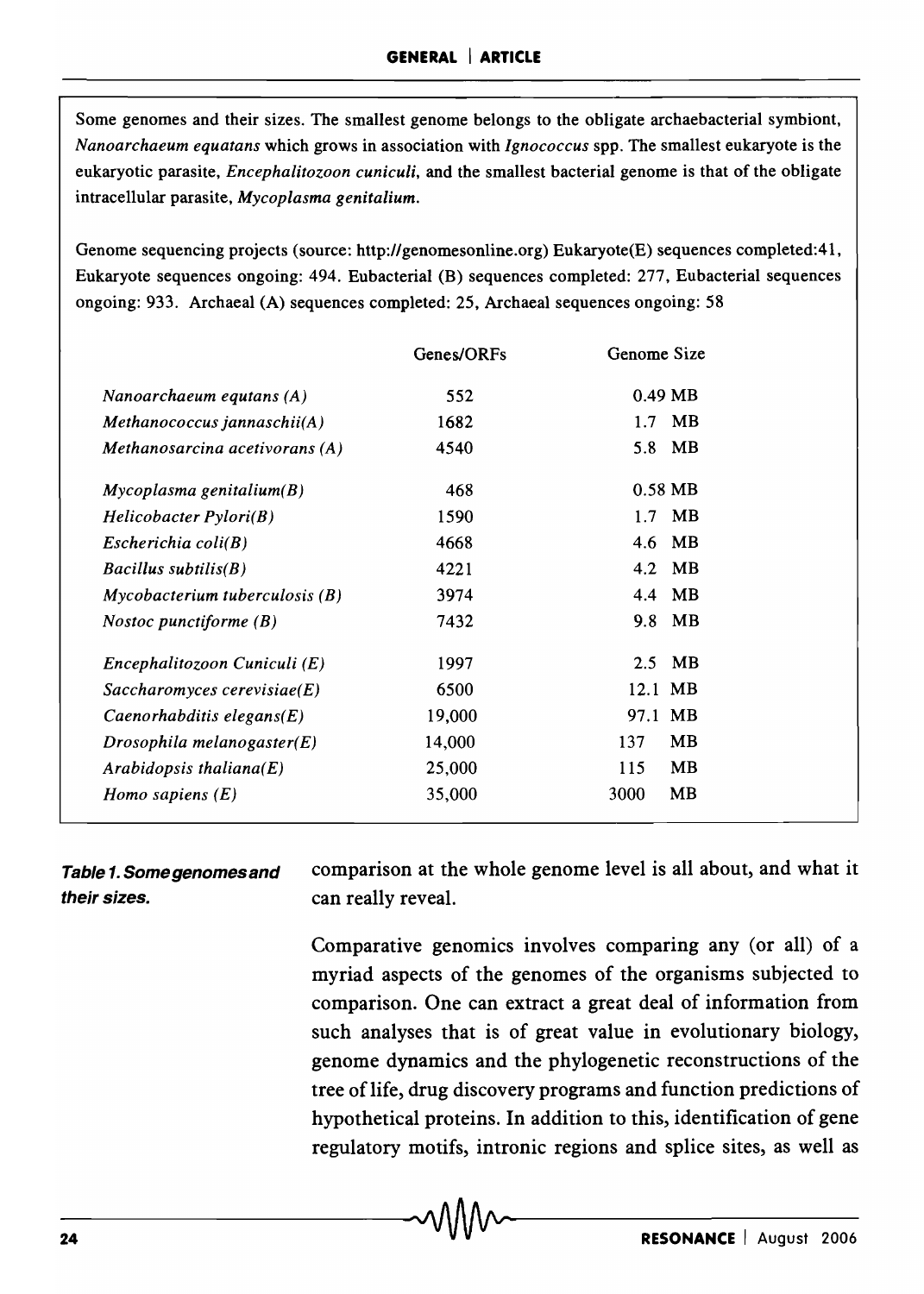other DNA motifs in non-coding regions are also set to benefit extensively from comparative analysis of genomes.

To be able to discuss the different aspects of comparative genomics, it is important to recapitulate the precise meaning of some of the terminologies that have evolved with the growth of the subject. Much confusion among researchers arises from a lack of clarity of the precise meaning and implication of these terms. Some important terms are described in *Box* 1.

#### Box 1.

Homology is the relationship of any two characters (such as two proteins that have similar sequences) that have descended, usually through divergence, from a common ancestral character. Two proteins can thus be either 'homologous' or 'non-homologous' and the term 'partial homology' is an incorrect usage. (In contrast, proteins can be 'partially similar' or 'partially identical' and can have a percentage similarity or identity between them.)

Homologues are thus components or characters (such as genes/proteins with similar sequences) that can be attributed to a common ancestor of the two organisms during evolution. Homologues can either be orthologues, paralogues, or xenologues (schematically depicted in *Figure 2).* 

Orthologues are homologues that have evolved from a common ancestral gene by speciation. They usually have similar functions.

Paralogues are homologues that are related or produced by duplication within a genome. They often have evolved to perform different functions.

Xenologues are homologues that are related by an interspecies (horizontal transfer) of the genetic material for one of the homologues. The functions of the xenologues are quite often similar.

Analogues are non-homologous genes/proteins that have descended convergently from an unrelated ancestor (this is also referred to as 'Homoplasy'). They have similar functions although they are unrelated in either sequence or structure. This is a case of 'non-orthologous gene displacement'. In complete contrast to what most researchers instinctively believed, genome comparisons have revealed that this 'nonorthologous gene displacement' occurs at surprisingly high frequency.

Horizontal (Lateral) Gene Transfer is the movement of genetic material between species (or genus) other than by vertical descent. In bacteria this process occurs by either natural transformation, conjugation, or transduction (through viruses).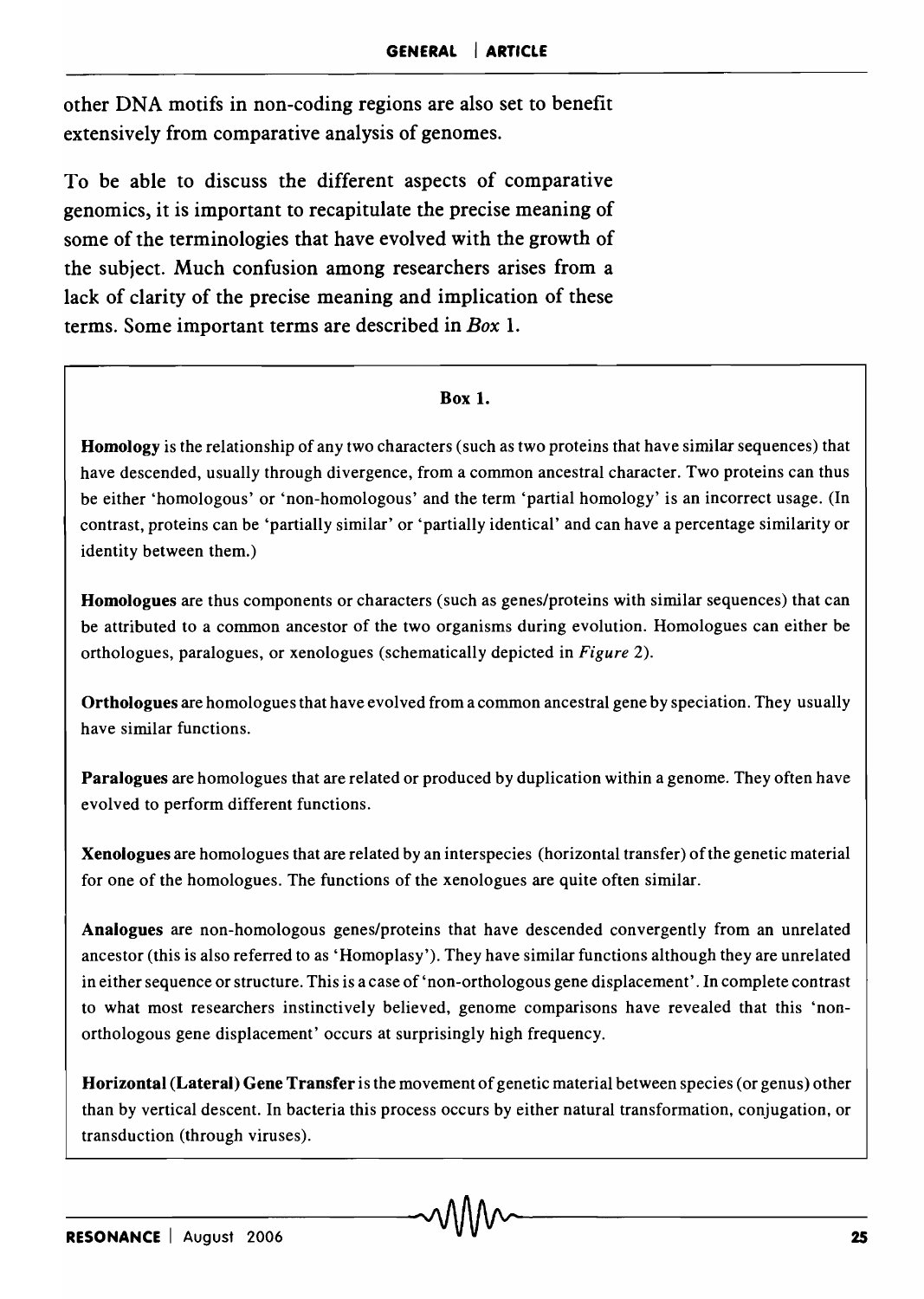

Figure 2. Schematic representation of the differences between orthologues, paralogues and xenologues, proteins that are homologous to each other but have yet originated a little differently. *X* and *Y* are paralogues;  $X_s$  and  $X_c$  are orthologues while XP<sub>c</sub> is a xenologue,  $Y_s$  and  $Y_c$  are orthologues.  $X_{\rm s}$  and  $Y_{\rm c}$  as well as  $Y_{\rm s}$  and  $X_{\rm c}$  are also paralogues.

### The Problem of Orthologue Identification

Most comparisons of genomes usually begin from the comparisons of the protein-encoding genes of two or more organisms that allows one to determine which pathways are absent or present in an organism. An important, and oftentimes difficult aspect, however, is to find out which proteins of the two organisms actually correspond to each other and are 'functionally equivalent'. On the face of it, this hardly appears to be a difficult problem, since the most similar proteins would be the most likely functional equivalents. In the majority of cases, this is in fact the case. However, difficulties arise from the variable rates of evolution of different proteins that result from differing environmental pressures faced by the organisms, and the presence of gene families that result from gene duplication events. Added to this is the problem that a significant fraction of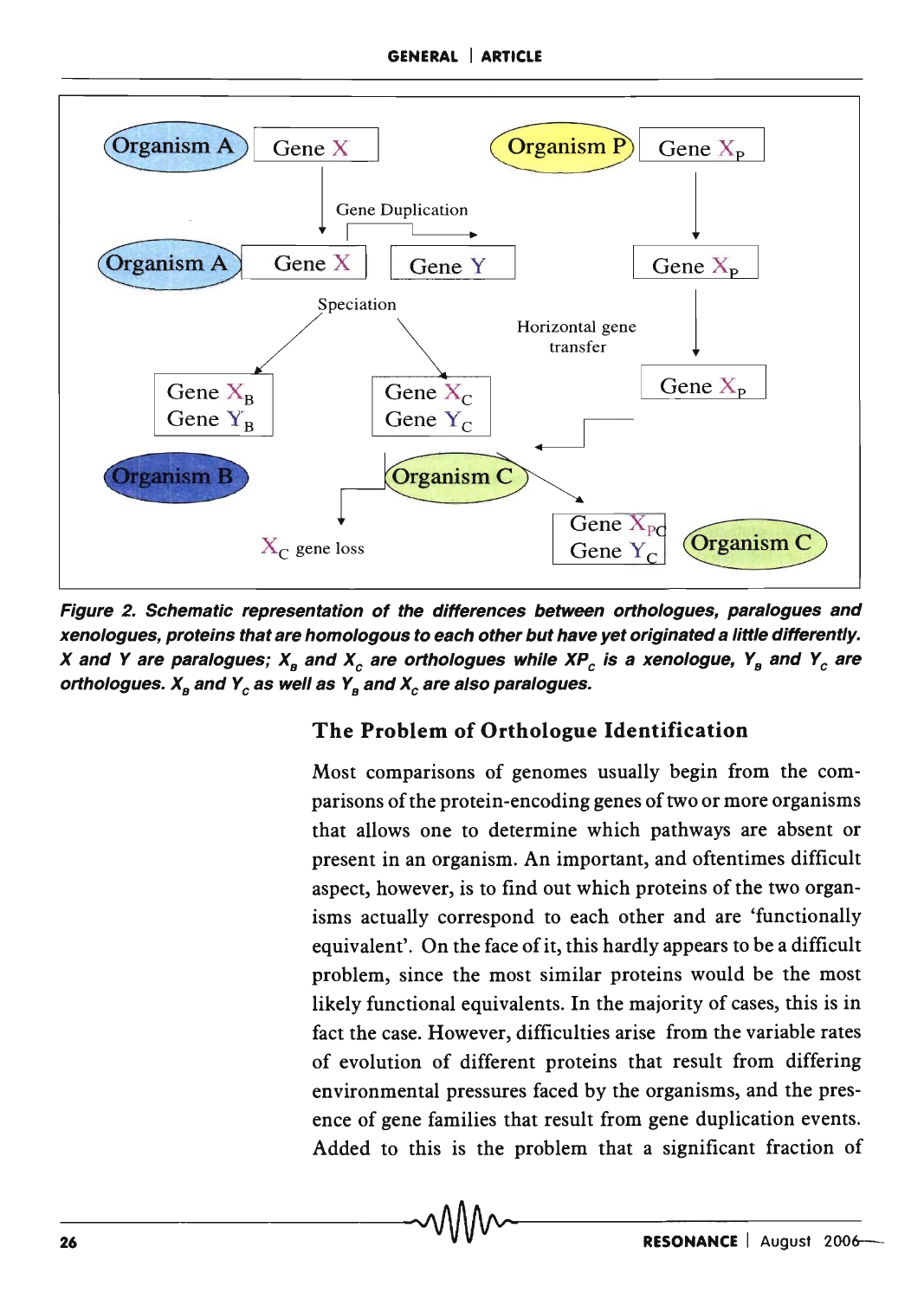proteins have 'analogous' proteins (non-orthologous proteins) from other organisms ( which have no sequence similarity) as their functional equivalents, having arisen from 'convergent evolution' rather than 'divergent evolution'.

This process of finding "which genes correspond to which" in the compared organisms, is really an attempt at 'orthologue identification' in the compared organisms. By stating that genes X and Y are orthologues, the underlying meaning is that these genes are playing the same role since they correspond to one another and share an evolutionary history.

Why is orthologue identification so important? There are possibly three main reasons why this is such an important issue in comparative genomics. Firstly, orthologue identification allows reliable prediction of gene function in newly sequenced genomes. Second, in phylogenetic analysis, trees can only be constructed within sets of orthologues. Third, a complete list of orthologues is necessary for a meaningful comparison of genes and genome organization between organisms.

In general, two strategies may be applied in orthologue identification based on similarity: (i) In the first approach a statistical parameter is used to determine whether the sequence match is significant (using some pre-defined cut-off values). Most often the widely used algorithm for sequence similarity searches, BLAST (Basic Local Alignment Search Tool) is used and the BLAST *'E* value' used for determining cut-offs. The *'E* value' is a statistical parameter reflecting the probability of finding a similar sequence in the database. The  $E$  value takes into consideration the size of proteins, as well as databases being searched. This statistical parameter is very powerful, and also the most used, owing to it's amenability to automated analyses. However, employing arbitrary cut-offs does not take into account the fact that not all proteins evolve at the same rates. Many proteins evolve rapidly, while others evolve slowly. Furthermore, the same protein may evolve slowly in one organism, and rapidly in another organism depending on the evolutionary pressures faced By stating that genes X and Y are orthologues, the underlying meaning is that these genes are playing the same role since they correspond to one another and share an evolutionary history.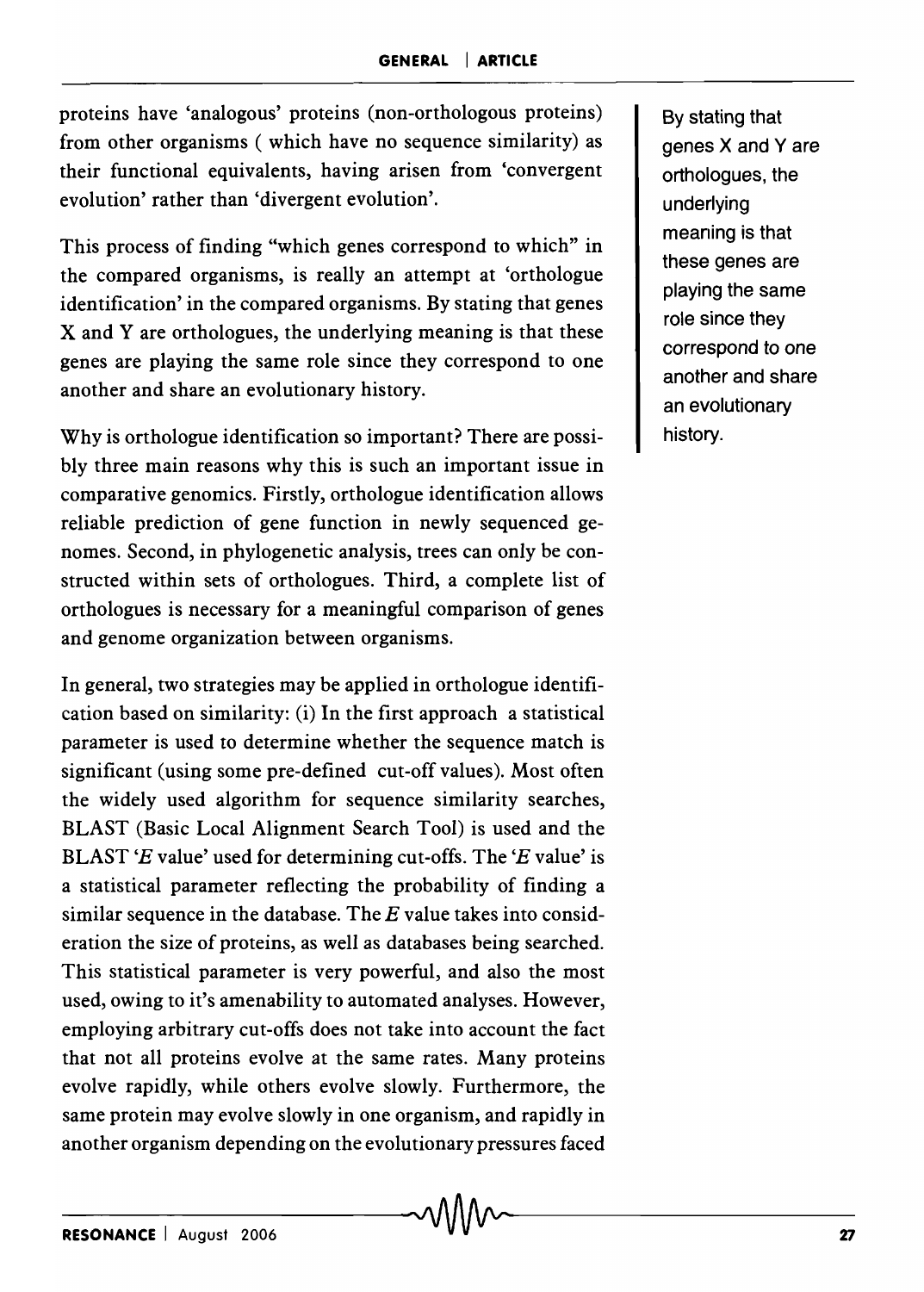Figure 3. The difficulties in finding orthologues: The case of the prokaryotic Ino1p. Schematic representation depicting the discovery of the first prokaryotic In01p enzyme, an enzyme earlier thought to be restricted to eukaryotes. This discovery, carried out by Nandita Bachhawat and Shekhar Mande at IMTECH, is an example how an orthologue identification was made despite the very insignificant BLAST E values.

by the organisms. Eventually, one has to make a trade-off between sensitivity (the ability to detect even remote orthologues) and accuracy (the ability to accurately predict an orthologue) Using pre-determined cut-offs, one is likely to eliminate rapidly evolving proteins *(Figure* 3), or else one is left dealing with proteins that have common domains, but are not true orthologues to each other *(Figure* 4). Thus using the statistical parameters, additional parameters are also often imposed. As an example, proteins should align along 60-80% of their lengths. This constraint permits one to identify true orthologues as opposed to proteins that simply contain conserved motifs or domains. Using these criteria, in an analysis of orthologous proteins in the yeast, fly and the worm, different numbers of orthologous proteins were obtained and are shown in *Table* 2. The significant difference in these numbers perhaps most acutely defines the difficulty in identification of orthologous proteins in organisms. In a sense this is a major stumbling block to rapid automated comparative analysis of genomes.

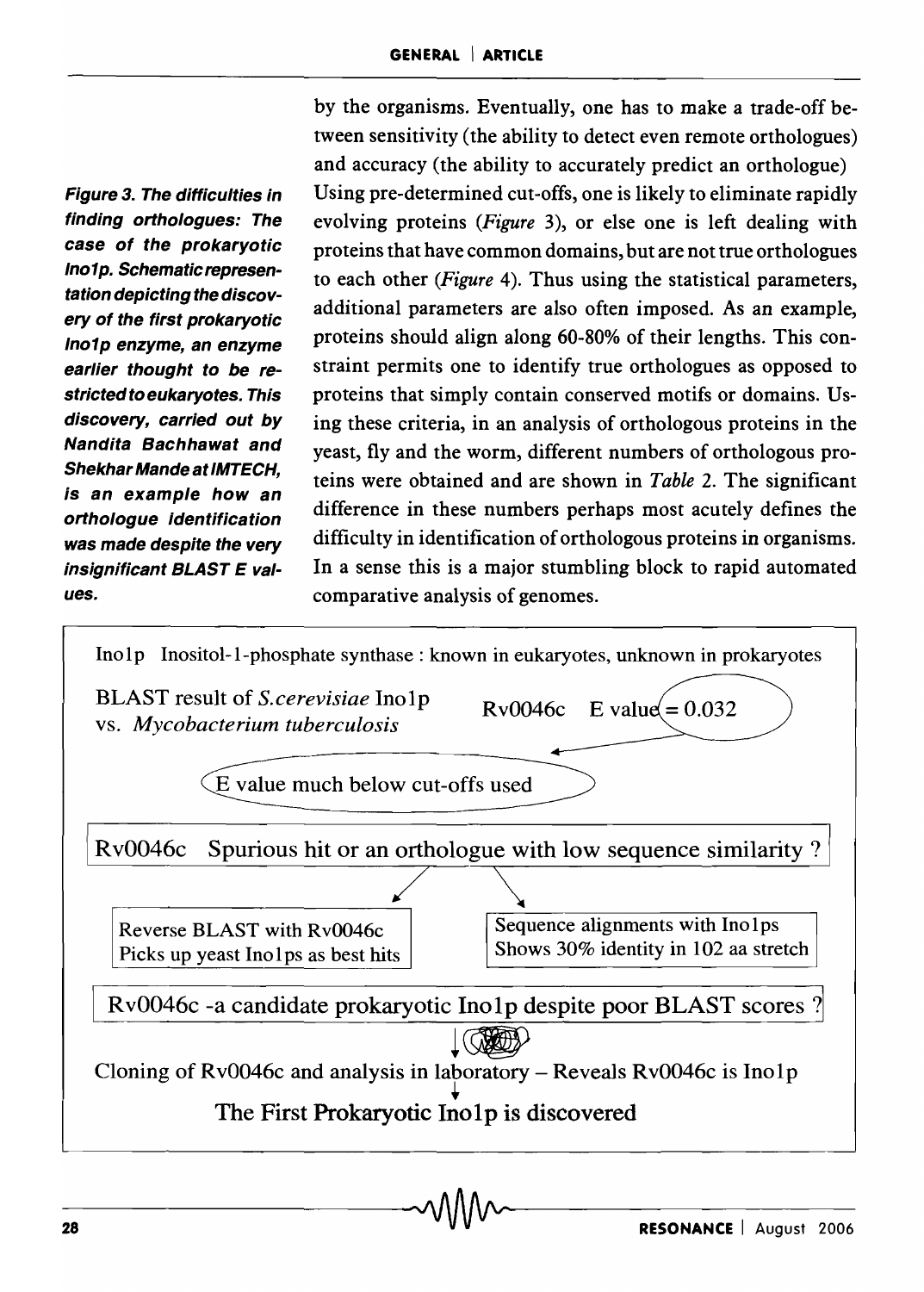



In the second strategy, a non-statistical approach is taken where orthologous proteins are identified as those with the best matches to each other irrespective of the cut-off  $E$  values (or any other statistical parameter). This helps to overcome the problem of proteins having variable rates of evolution, and dispenses with a single statistical cut-off. This Best Hit Analysis method has been very successfully employed in the "COG database" (Clusters of Orthologous Groups). This approach accommodates vastly differing evolution rates of different genes and identifies closest homologues even if not statistically significant *in* itself. The COG approach was able to successfully predict the function of 100 proteins of *Helicobacter* that were not previously predicted by using merely the statistical parameter-based approach described above. However, this approach also needs to be employed with caution, since paralogous proteins are collapsed into a single orthologous cluster for the analysis.

Figure4. The 'domain' problem in orthologue identification. Schematic representation depicting how significant BLAST E values might give rise to spurious orthologue identifications.

Table 2.

Numbers of orthologous proteins between *Drosophila melanogaster* (fly) and *Saccharomyces cerevisiae* (yeast) at different BLAST *E* cut-off values. (Source: Chervitz *et.ai., 1998)* 

| Organisms     |      |      |      | $E < 10^{-10}$ $E < 10^{-20}$ $E < 10^{-50}$ $E < 10^{-100}$ | <b>Additional constraints applied</b>             |
|---------------|------|------|------|--------------------------------------------------------------|---------------------------------------------------|
| $Fly - Yeast$ | 2345 | 1877 | 1036 | 433                                                          | Proteins should align over<br>80% of their length |
| Fly-Yeast     | 3986 | 2677 | 1266 | 504                                                          | Nil                                               |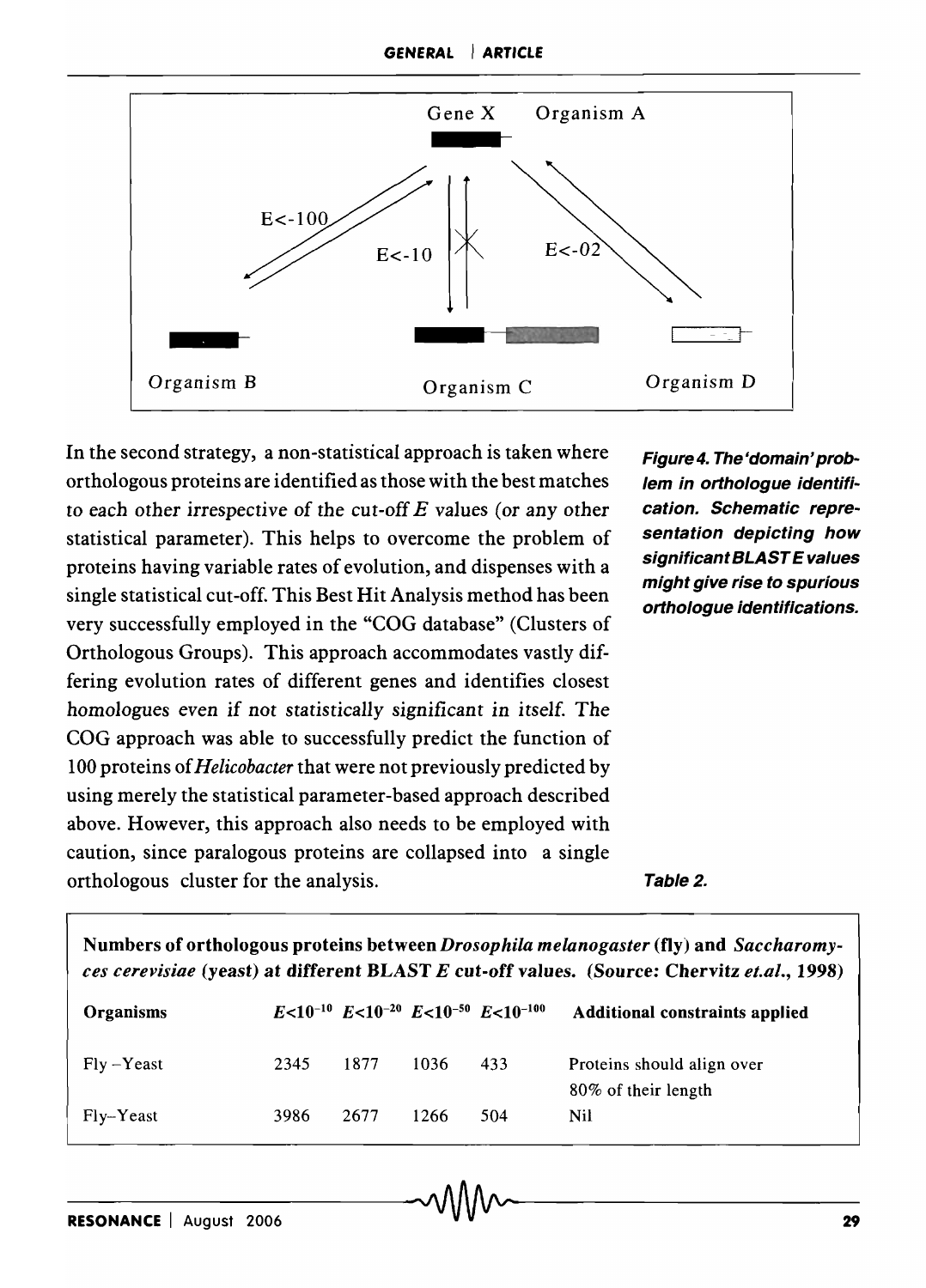An alternative to employing sequence similarity using E value cut-offs or clustering followed by best-hit, is to use phylogenetics based predictions of orthologues by 'phylogenomics'.

Despite their utility these methods are unable to distinguish paralogues from orthologues (wherever more than one homologue is present in a particular organism). An alternative to employing sequence similarity using *E* value cut-offs or clustering followed by best-hit, is to use phylogenetics based predictions of orthologues by 'phylogenomics'. In this approach, for a particular gene family, functions of homologues are overlaid onto a phylogenetic gene tree to infer functions of genes of interest.

One final point. Although the general assumption is that orthologues in different species retain their function, there is also a possibility that changes in function could also occur upon speciation. This may especially occur in distantly related species where the orthologous proteins may have diverged to a slightly different function.

# "Phylogenetic Footprinting" and the Extraction of Information from Non-Coding Sequences

The nucleotide sequence of the genes encoding proteins, their organization or gene order (synteny) can also help in determining the correspondence of the different proteins in different organisms. In many cases, especially in higher eukaryotes where genes are 'buried' in introns, this has also helped to discover new genes. However, gene order is preserved only in organisms that are phylogenetically close. As these distances increase there are more opportunities for molecular processes of evolution: mutations, deletions, inversion, rearrangements to ultimately destroy the gene order completely. Even among the prokaryotes, gene order is not conserved except in closely related species. For example, gene order is conserved to only a limited extent between the gram-negative bacteria *Escherichia coli* and *Haemophilus injluenze* but it is conserved in closely related bacterial species *Mycoplasma genitalium* and *Mycoplasma pneuomoniae.* Among the higher eukaryotes, gene order has been found to be preserved significantly in mouse and humans and becomes a useful aid for prediction of coding regions and genes. We might like to think

The nucleotide sequence of the genes encoding proteins, their organization or gene order (synteny) can also help in determining the correspondence of the different proteins in different organisms.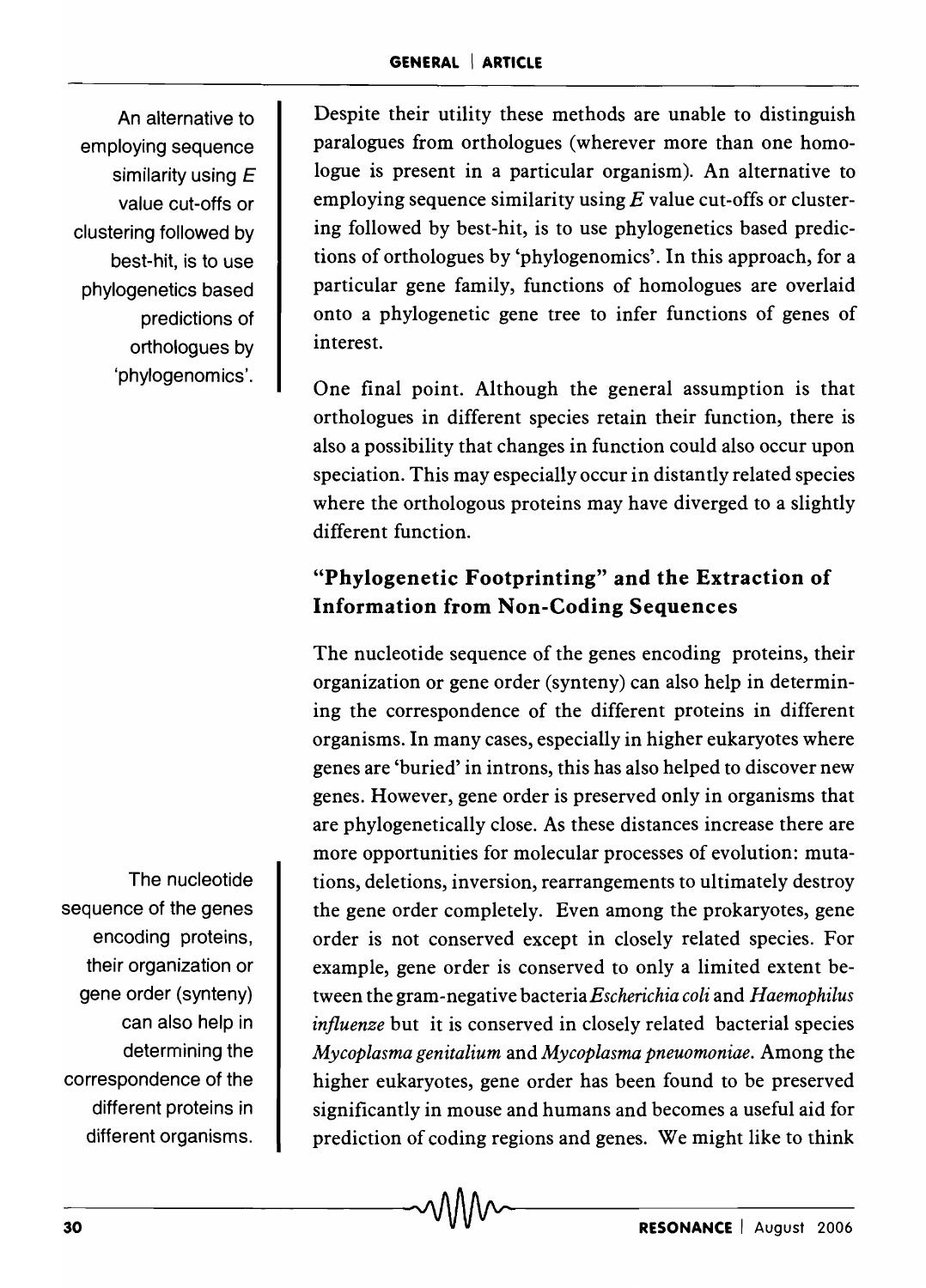| <b>Organism Pairs</b>                                       | Phylogenetic<br>Distance * | Gene Order<br>Conservation | Coding Sequence<br>information<br>conservation | Non-coding<br>information<br>conservation |
|-------------------------------------------------------------|----------------------------|----------------------------|------------------------------------------------|-------------------------------------------|
| Saccharomyces cerevisiae<br>$-Schizosaccharomyces$<br>pombe | 330MY                      | N <sub>o</sub>             | Yes                                            | N <sub>o</sub>                            |
| Human-mouse                                                 | 75-80 MY                   | Yes                        | Yes                                            | Yes                                       |
| Human-chimpanzee                                            | $5-8$ MY                   | Yes                        | Yes                                            | Yes                                       |
| Haemophilus influenzae-<br>Escherichia coli                 | 160 MY                     | Limited                    | Yes                                            | N <sub>0</sub>                            |
| Saccharomyces cerevisiae<br>-Saccharomyces bayanus          | $5-20$ MY                  | Yes                        | Yes                                            | Yes                                       |
| Escherichia coli-<br>Shigella flexneri                      | 25 MY                      | Yes                        | Yes                                            | Yes                                       |
| Escherichia coli K12 MG1655-<br>Escherichia coli K12 W3110  | 40Y                        | Yes                        | Yes                                            | Yes                                       |
| $*MY = Millions of Years$                                   |                            |                            |                                                |                                           |

otherwise, but we are phylogenetically closer to a mouse than the gram negative bacteria *Haemophilus injluenzae* and *Escherichia coli* are to each other!

Non-coding sequences, such as intergenic regions, promoters, terminators or introns, are far less conserved than proteincoding sequences, and have therefore posed a far greater challenge to computational methods to be able to discern important elements within these regions. Promoter elements for example, contain sequence motifs that are far shorter than genes, have greater degeneracy in the permissible sequence and can act at variable distances from the start site and in either orientation.

If one compares the non-coding sequences of organisms that are phylogenetically related in which the gene-order or synteny is

Table 3. Organism pairs, their phylogenetic distances and the conservation of information.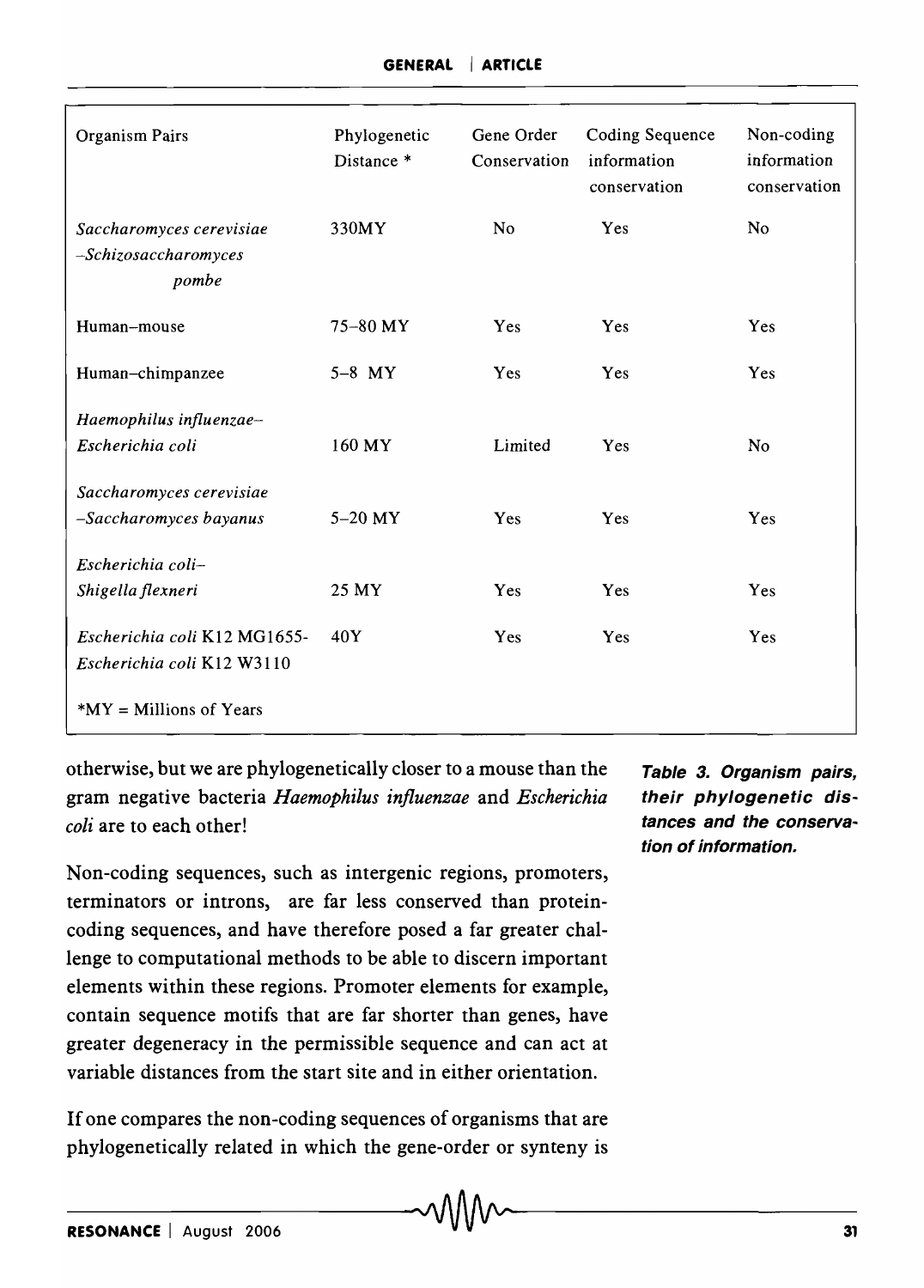Promoter comparisons and analysis have been rewarding in yielding valuable new information on conserved motifs in these non-coding regions that has otherwise been very difficult to obtain by bioinformatic approaches and pattern finding programs.

conserved, the possibility that the non-coding sequences may have diverged only marginally and that important elements in these non-coding regions is still preserved would perhaps allow one to identify such elements. This strategy, now referred to as 'phylogenetic footprinting' was in fact able to identify, in a human-mouse comparison of the interleukin-4,-S and -13 genes, a conserved sequence of 401 bp that was found to playa vital role in interleukin regulation. This sequence was in fact missed by earlier studies on the regulation of these genes through conventional approaches in wet-lab experiments.

In the yeast *S.cerevisiae,* this approach has been investigated and examined in a very exhaustive manner by the groups led by Mark Johnston and Eric Lander, by sequencing the genomes of the *Saccharomyces* genus *(S.mikatae, S.paraoduxus, S.bayanus, s.cariocanus, S.kudrivezii, S.castelli* and *S.unisoporus).* Comparative genomics of these organisms has led to several new insights into the coding as well as the non-coding regions of the *S.cerevisiae*  genome. From an exhaustive comparative analysis, over 500 Open Reading Frames (ORFs) were found to be incorrectly described as genes (mis-annotated) and could be eliminated as a result of this analysis. In addition 43 new genes of size less than 100 amino acids and many new introns in many existing genes were also predicted. Furthermore, protein start site annotations (the correct 'ATG') were corrected in 72 ORFs.

Promoter comparisons and analysis have been rewarding in yielding valuable new information on conserved motifs in these non-coding regions that has otherwise been very difficult to obtain by bioinformatic approaches and pattern finding programs. By finding such patterns, the corresponding genes have been grouped on the basis of possible similarity in regulation, and many unknown ORFs could be predicted to function in distinct pathways. A database containing conserved elements in orthologous promoters across these organisms was recently created by us to facilitate investigations on these cis-regulatory elements.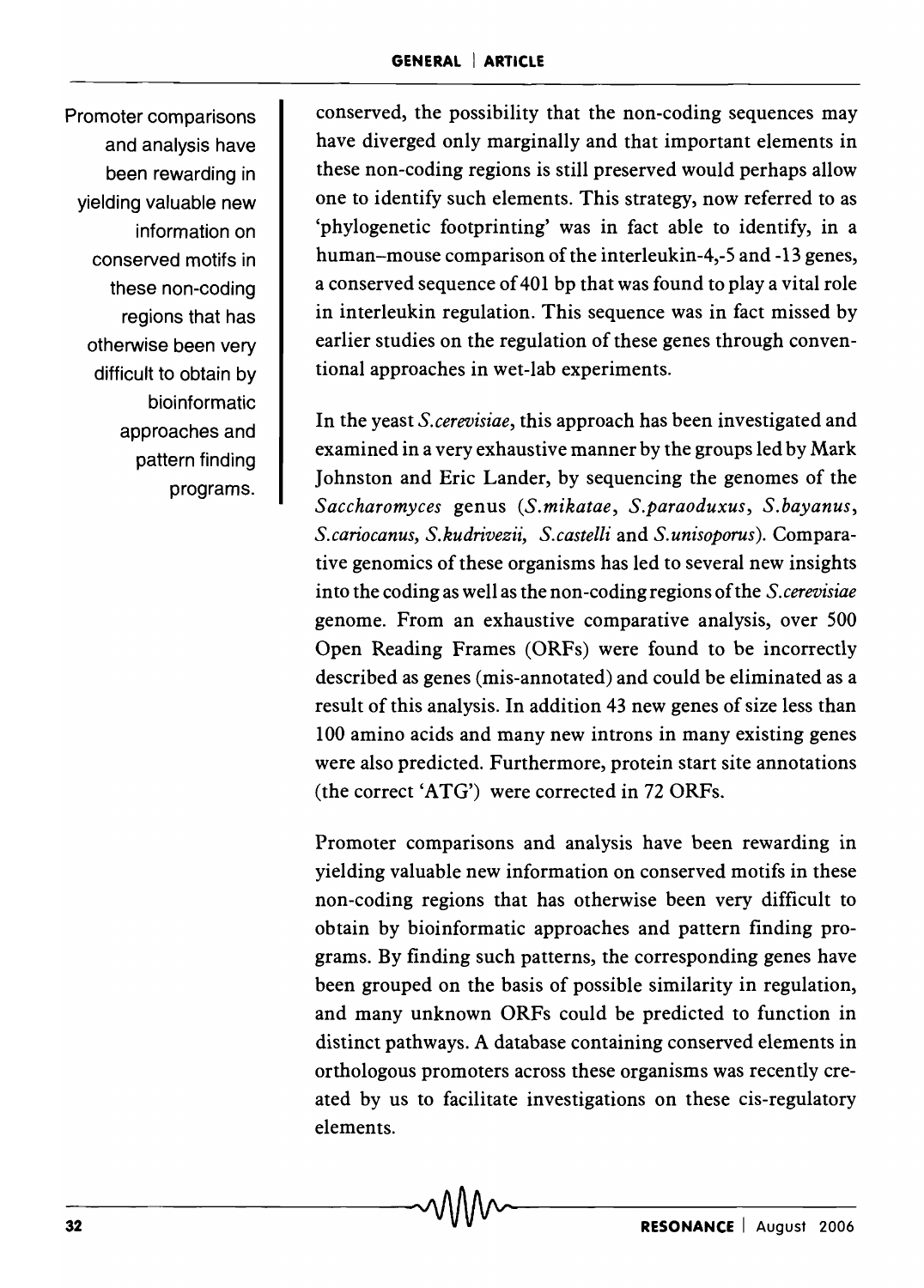The phylogenetic footprinting approach, which was first systematically done for the yeast *Saccharomyces cerevisiae* has also been initated for other organisms, like *Drospophila melanogaster, Arabidopsis* and in humans where comparison with other primate sequences may yield even greater information than that of human-mouse. The analysis of very closely related species (such as humans and other primates) has been termed 'phylogenetic shadowing' but is based upon the same rationale. These methods have been a major boost to experimental researchers in uncovering information of non-coding DNA, where other strategies are either largely unsuccessful, or simply impractical.

## Insights into Genome Fluxes and the Processes of Evolution

The compositions of the genomes of two or more organisms also reveals a great deal of insights about different aspects of the evolution of the genome of the organism, genome dynamics such as gene (or pathway) loss or gene duplications and horizontal gene transfer (HGT). This analysis is vital for understanding evolutionary biology and the mechanistic principles involved in the different evolutionary processes. This has now become possible with the availability of a large number of genomes.

From an evolutionary biology perspective, whole genome comparisons provide molecular insights into the processes of evolution that include the molecular events responsible for the variations and fluxes that occur through a genome. These include processes like inversions, translocations, deletions, duplications and insertions.

One of the biggest surprises from genome sequencing projects and comparative genome analyses has been the relatively high level of horizontal gene transfer seen in different microbes. Microorganisms display upto about 10-11% of their genes as those that have arrived from HGT. In *E.coli* this has been estimated to be about 18%. This extensive intermixing of genomes across organisms has prompted many authors to suggest

One of the biggest surprises from genome sequencing projects and comparative genome analyses has been the relatively high level of horizontal gene transfer seen in different microbes.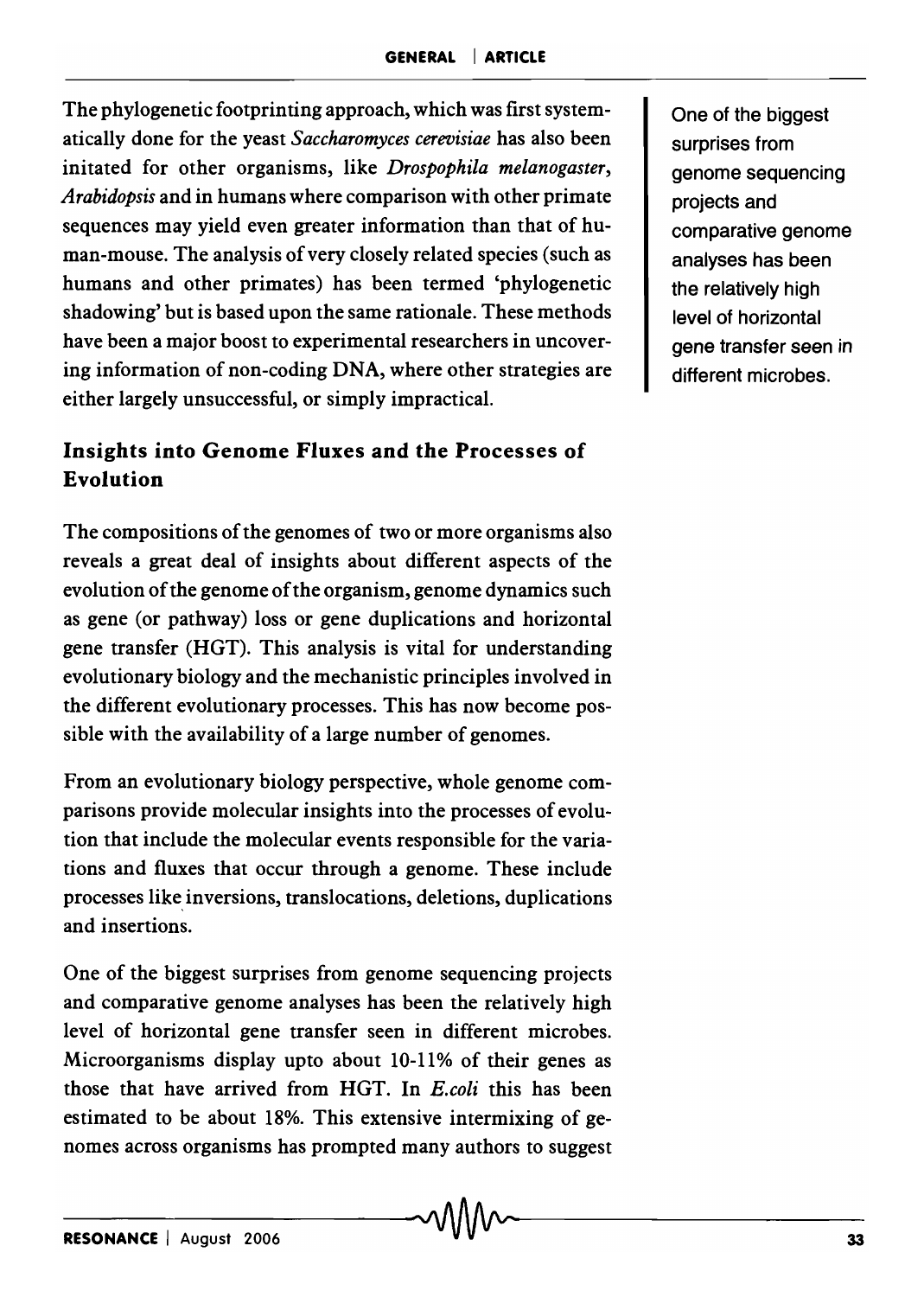While horizontal gene transfer tends to increase the genome size, a complimentary movement is that of reductive evolution that results in loss of genes through mutation, decay and deletion from an organism.

that a microbe is not merely an organism but a 'global superorganism'

How can we know if a gene or a group of genes has resulted from horizontal gene transfer? The unambiguous identification of HGT is often difficult. Several features are combined to establish if a gene (or group of genes) has been transferred through HGT. The first is nucleotide composition (GC-content). These could be either simple compositions or more complex patterns such as dinucleotide or tri-nucleotide patterns. Being relatively constant, it takes time for genes transferred from other organisms to become closer to the host genome. However the problem here is that some regions have selection/mutational bias, while in other cases transfers may be with organisms with similar composition. Differences in codon usage, variations in gene density, and examination of the phylogenetic positions of proteins are additional means to detect HGT.

While horizontal gene transfer tends to increase the genome size, a complimentary movement is that of reductive evolution that results in loss of genes through mutation, decay and deletion from an organism. This results from the adaptation and evolution of the organism to a different environmental niche making the functions of some genes redundant. One of the most striking examples of this phenomenon has been revealed in the genome comparisons of obligate intracellular parasites and endosymbionts. These include the mammalian parasites *Rickettsiae, Chlamydia* and the endosymbiont *Buchnera* which resides within certain aphids. These prokaryotic organisms have a much reduced genome size  $(-1 \text{ MB})$  in comparison to most other free living bacteria ( $\sim$ 4 MB), and many genes have been lost in these organisms while only a few have been gained from the host organism. The obligate intracellular parasite, *Mycobacterium leprae*  has a slightly higher genome size  $(-3.3 \text{ MB})$  than either Rickettsiae or Chlamydia. However comparisons with *M.tuberculosis*  (-4.4 MB) have revealed that 27% of the genome of *M.leprae*  contains pseudogenes while another  $\sim$  24% is non-coding and may consist largely of pseudogenes that have extensively mu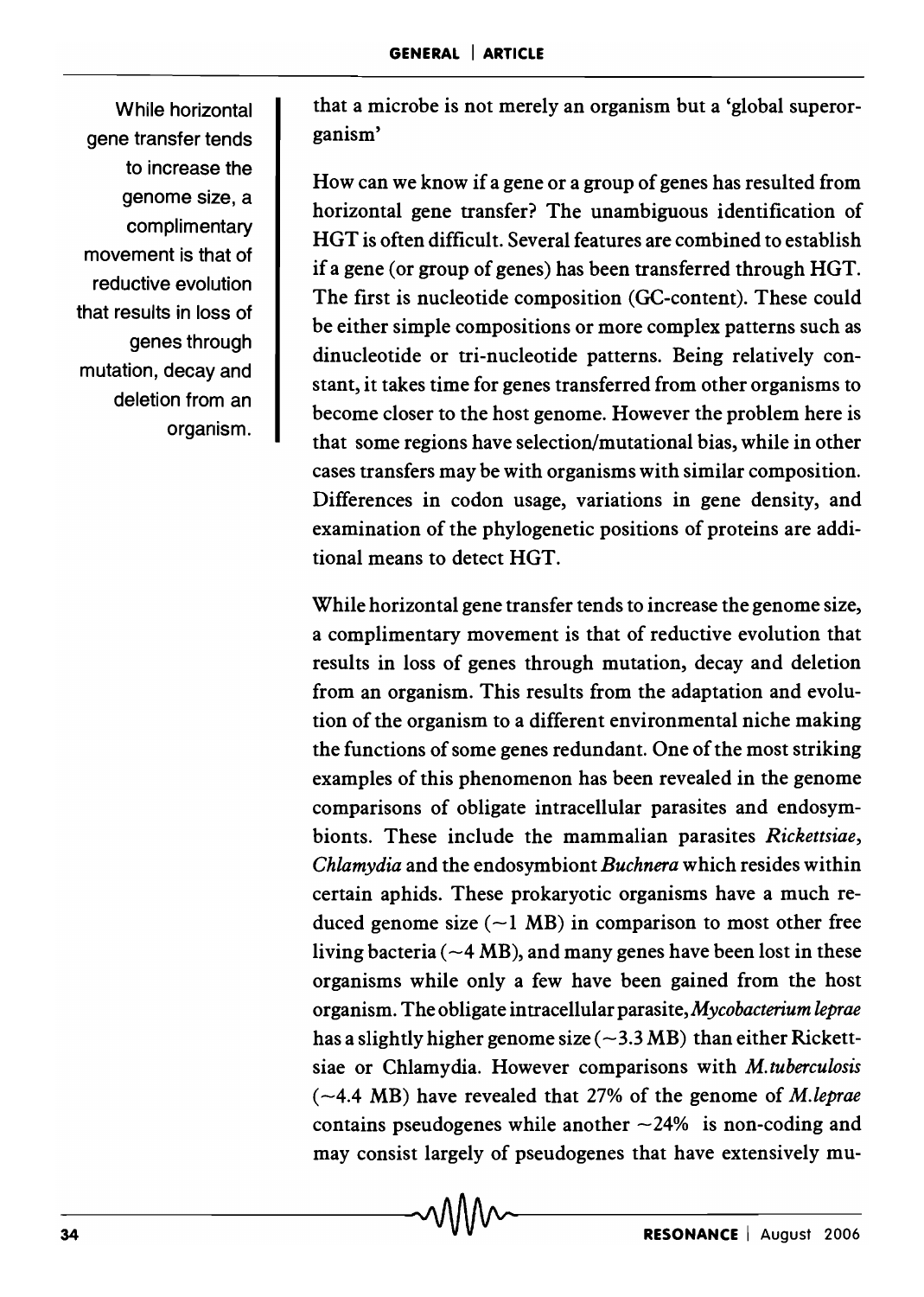tated beyond recognition and are on their way out. A similar, relatively high content  $(-24%)$  of non-coding sequences was observed in Rickettsiae and were found to be primarily pseudogenes that are in the process of being lost. These comparisons suggest that when one observes a genome sequence of an organism it is really a 'snapshot in evolutionary time and space'.

The process of gene loss is however not restricted only to parasites or symbionts living within a host. In comparing the extent of gene loss of *Saccharomyces cerevisiae* since the common ancestor with the fission yeast *Schizosaccharomyces pombe* it was found that approximately 300 genes were lost and an equal number had diverged exceedingly indicating a 10% loss and divergence. In many cases these losses were confined to important groups such as those involved in pre-mRNA splicing, RNA modification, post-transcriptional gene silencing, nuclear structure maintenance and protein-folding processes. In *S.cerevisiae* also, the process has not become static, since current estimates indicate that about 3% of the *S.cerevisiae* genome has pseudogenes, and indications are that gene loss is an ongoing process in the life of an organism.

A third aspect of genome evolution that has been revealed from genome comparisons is the proliferation of gene families by gene duplication followed by divergence, especially when one examines the movement of organisms upward, for example from lower unicellular eukaryotes to that of multicellular eukaryotes.

## The Impact of Comparative Genomics in Phylogenetic Analysis:

Most phylogenetic reconstructions and evolutionary tree-building have been essentially using data from single genes. The analysis is either based on the small subunit rRNA (l6S rRNA/ 18SrRNA) or on a single, important, and highly conserved protein which has complex interactions with many other RNAs and proteins (making conservation of the protein almost certain). These proteins include the highly conserved RNA When one observes a genome sequence of an organism it is really a 'snapshot in evolutionary time and space'.

Most phylogenetic reconstructions and evolutionary tree-building have been essentially using data from single genes.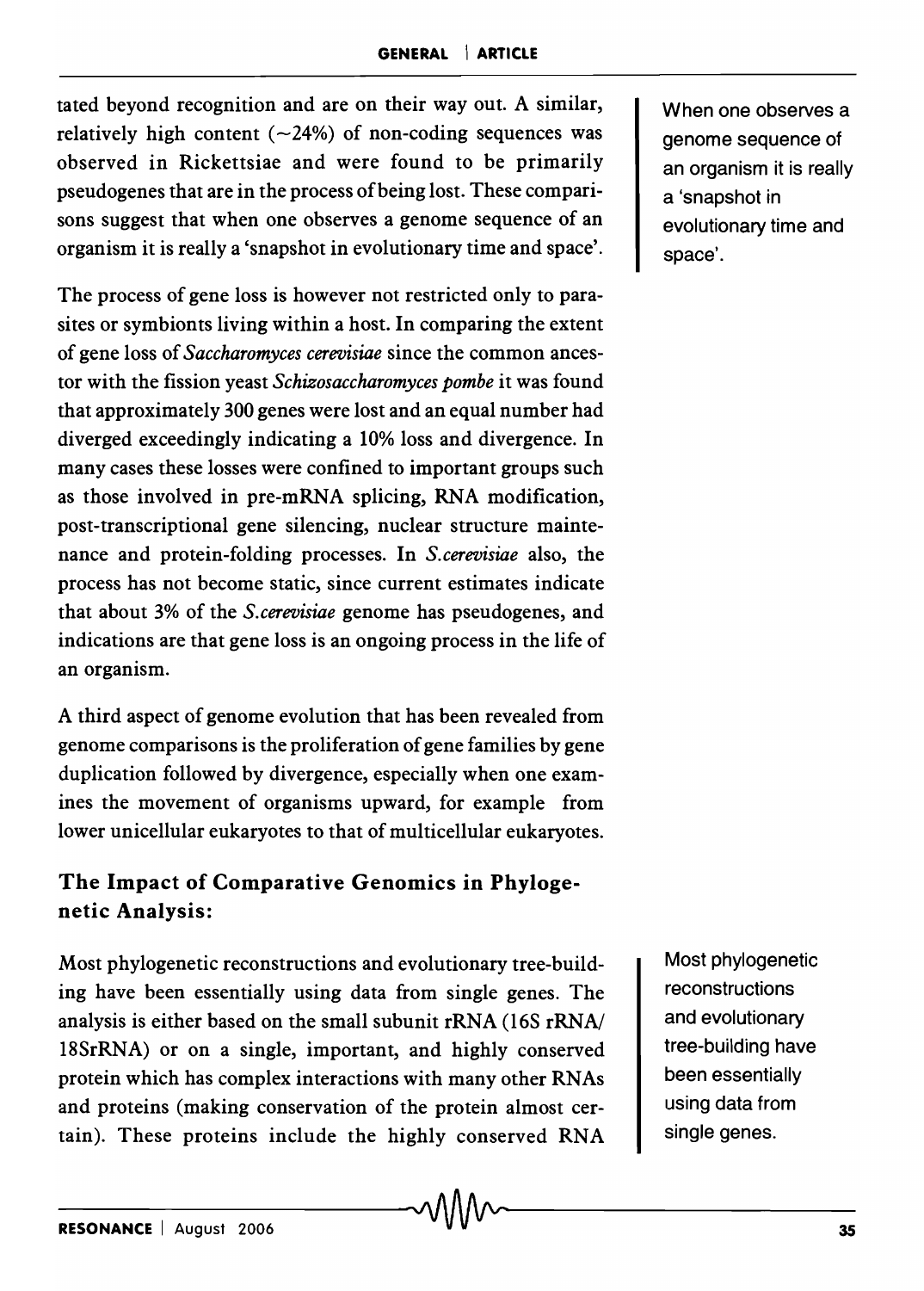In addition to horizontal gene transfer, however, there are other reasons that are responsible for these discrepancies seen in phylogenetic trees.

polymerases and elongation factors present in all kingdoms of life. However, often differences are seen between the protein phylogenie trees and those constructed with the 16s rRNA.

One of the reasons for the anomalies is due to the extensive horizontal gene transfer that genome comparisons have revealed. In addition to horizontal gene transfer, however, there are other reasons that are responsible for these discrepancies seen in phylogenetic trees. This involves the presence of ambiguous paralogues, variable rates of evolution of different proteins, methodological problems such as long branch attraction and mutation saturation. Furthermore, one gene corresponds to only a tiny fraction of the genomie material. For eg., 1.8 kb of 16s  $rRNA-0.05$  % of a microbial genome (4 MB). Therefore, focusing on single genes ignores the bulk of the genomic material. Whole genome comparisons could lead to much better constructions of phylogeny trees. Many new whole genome approaches are also being attempted. These could be either alignment-free genome trees based on some 'word frequency' such as dinucleotide comparisons or frequency of occurrence of certain amino acid stretches or even amino acid compositions of proteins. Or else they could be based on gene order (for closely related organisms), average gene sequence similarities ('blastology' methods), shared gene content, or 'phylogenomic' methods where traditional gene trees are combined to yield 'supertrees'.

An example of how genome comparisons can assist in resolving controversies is in the phylogenetic position of the mammalian parasi te, the microsporidion, *Encephelitozoan cuniculi.* These parasites lack mitochondria and early evolutionary trees based on the small subunit rRNA have considered it to be a deep-branching eukaryote, a primitive eukaryote that evolved prior to the evolution of the mitochondria. However the genome sequence now clearly reveals the presence of several mitochondrial genes within the parasite genome. Analysis and comparison of genomes indicate it to have a clear fungal origin, suggesting that the organism be placed on the phylogenetic tree closer to fungi and subsequent to the evolution of the mitochondrion *(Figure 5).*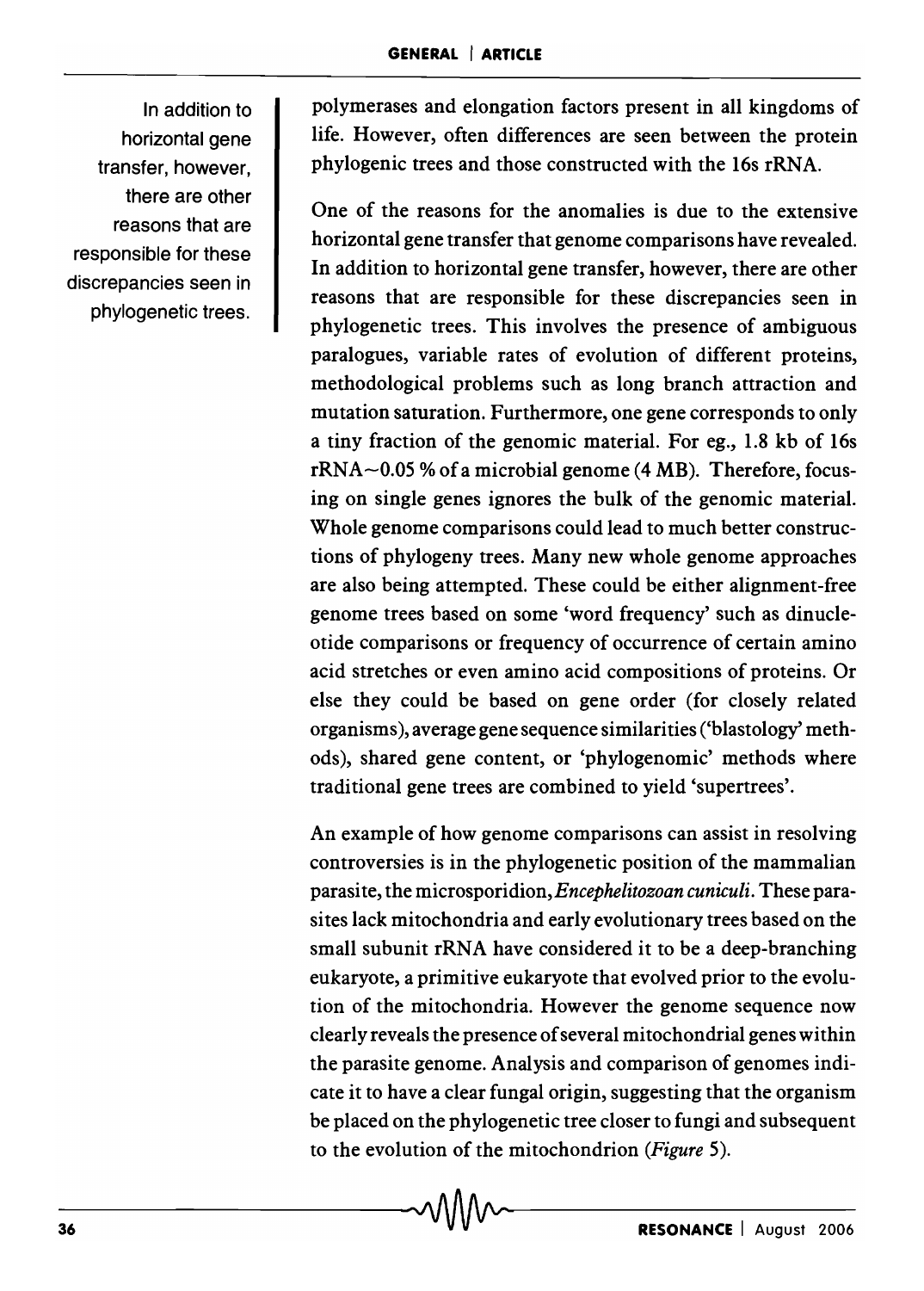

Comparative Genomics in Drug Discovery

Comparative genomic studies throw important light on the pathogenesis of organisms, throwing up opportunities for therapeutic intervention as well as help in understanding and identifying disease genes.

By comparison of the human-mouse genomic sequences, a 5th apolipoprotein gene, APOA5, was discovered adjacent to the APOA4 in the region of the genome that contained the clusters of the apolipoprotein genes. The authenticity of APOA5 was subsequently investigated in knockout mice and found to encode a functional apoliprotein that in fact played an important role in determining the plasma triglyceride levels and has now been implicated in several disease conditions.

One of the most important fallouts of comparative analyses at a genome-wide scale is in the ability to identify and develop novel drug targets. Thus, if one is looking for antibacterial, antifungal, or antiprotozoal proteins to be used as targets, comparative genome analysis can reveal virulence genes, uncharacterized essential genes, species-specific genes, organism-specific genes, while ensuring that the chosen genes have no homologues in humans *(Figure* 6). With this background information it allows

Figure 5. Schematic depiction of Microsporidia's phylogenetic position based on Small Subunit RNA (SSU rRNA) as an early branching eukaryote that evolved prior to the acquisiton of mitochondria, and it's subsequent placement based on a composite gene phylogeny where it was placed closer to fungi. The latter placement has been confirmed by the complete sequence of the micro-sporidia, Encephalitozoon cuniculi, where despite the absence of mitochondria, the presence of several mitochondrial genes could be observed.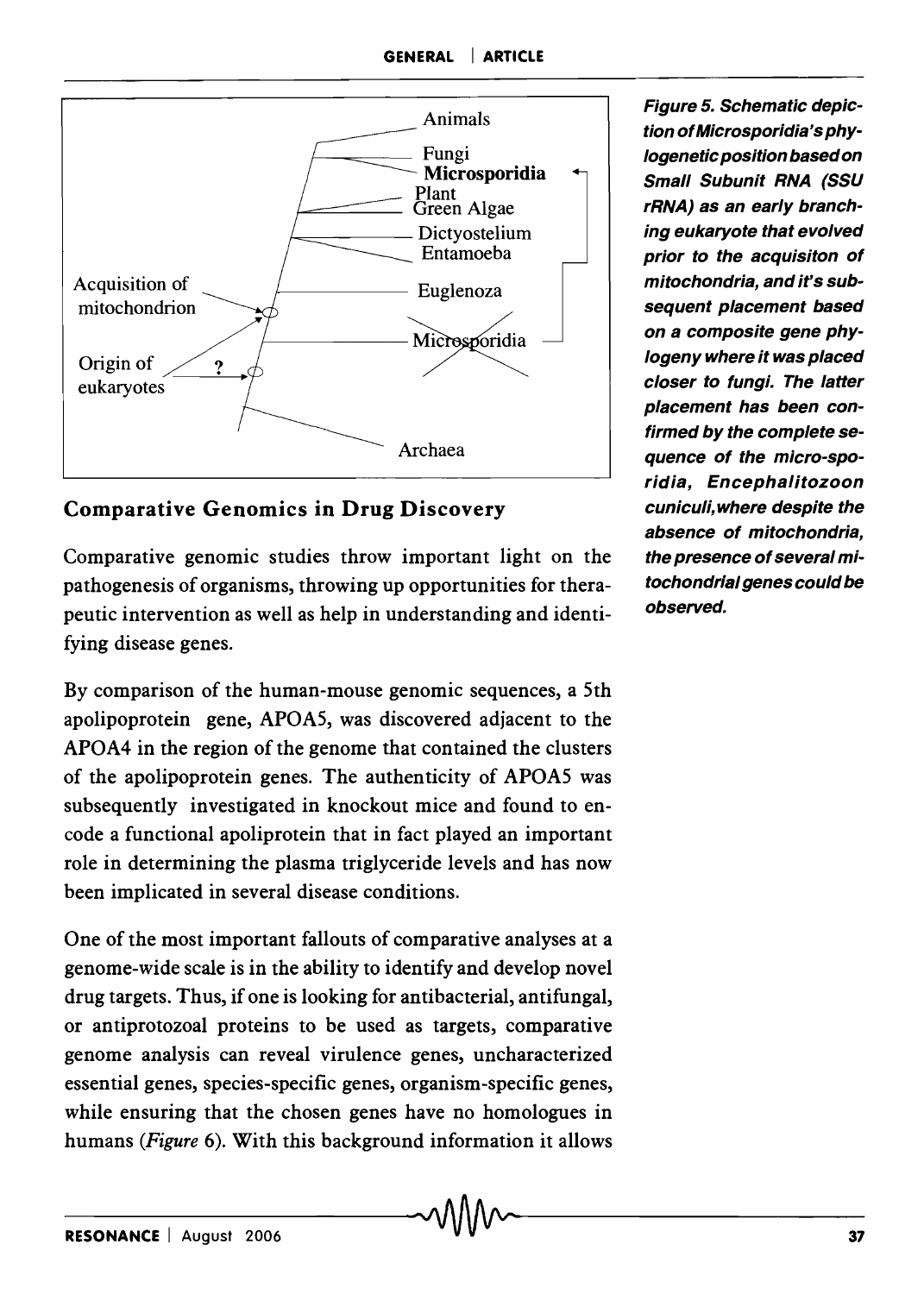

Figure 6. Comparative genomics in drug discovery programs. A flow chart diagram explaining how comparative genomics can facilitate drug discovery programs for the discovery of new antimicrobials.

One surprising observation from comparative genomics studies is the high number of 'nonorthologous gene displacements' where proteins lack orthologues in other organisms, even though the enzymatic activity is present.

researchers to design more rational experimental strategies to restrict the number of potential drug targets to those with most likely chances of success. Although the *in silico* analysis needs also to be validated by experimental approaches, a great deal of time and money is saved by limiting the number of targets to be studied by this prior analysis.

In an alternative approach, unique or analogous enzymes may be investigated as drug targets. Thus although a pathway may be conserved between the two organisms, the presence of an analogous enzyme at one step allows one to target that particular step in the pathway since inhibitors of this enzyme (in pathogens for example) would not affect the analogous enzyme in the host organisms (such as humans). One surprising observation from comparative genomics studies is the high number of such 'nonorthologous gene displacements' where proteins lack orthologues in other organisms, even though the enzymatic activity is present. In fact when one compares two bacteria such as *Mycoplasma genitalium* and *Haemophilus injluenzae* approximately 10% of the total orthologues are in fact a case of non-orthologous gene displacement.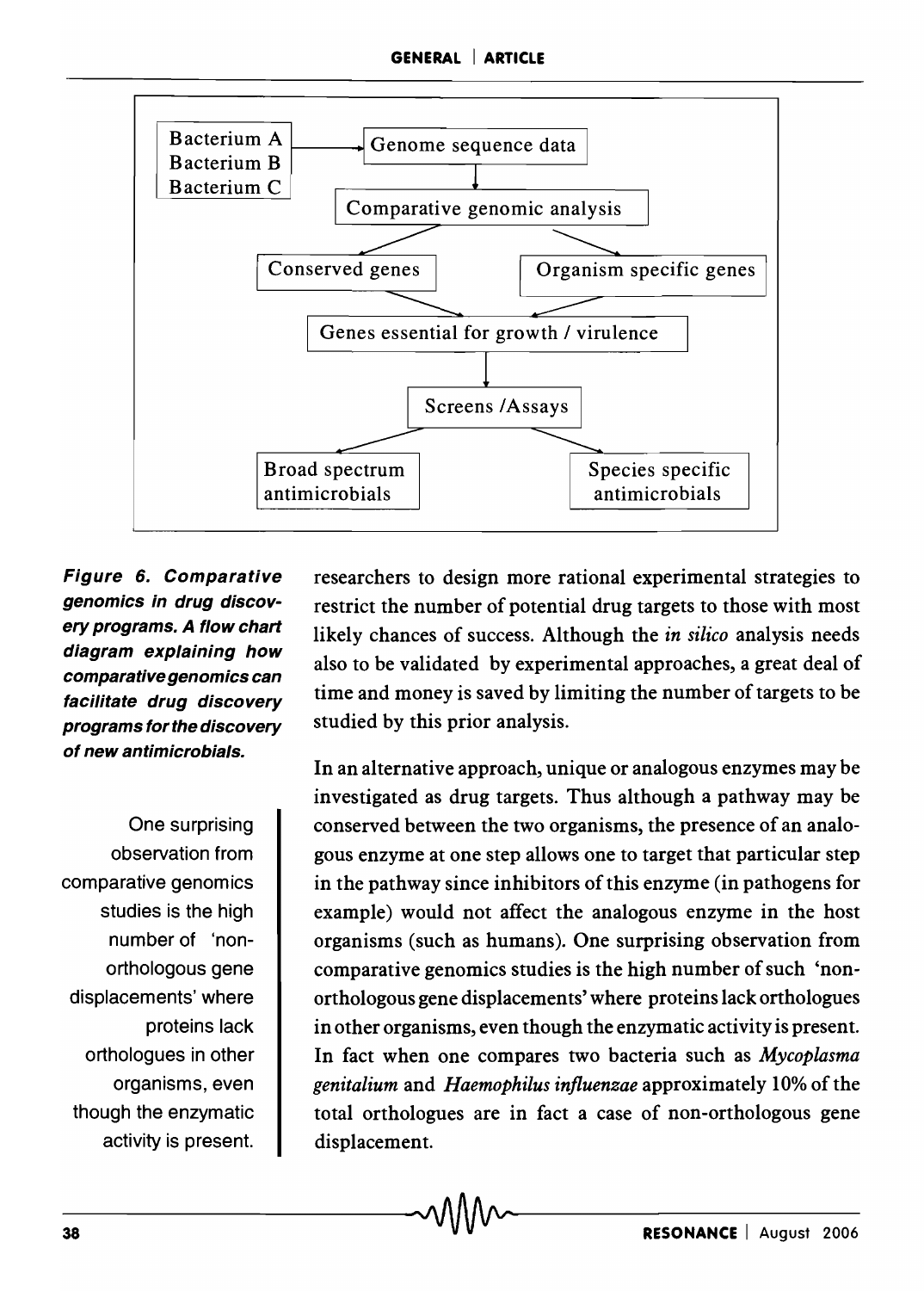#### **Looking Beyond Comparative Genomics**

As we progress with leaps and bounds in understanding the flux and dynamics of evolution through comparative genomics, the immediate question is what would be the next level of comparisons? Comparisons of genomes, while it has provided a great deal of information on the dynamics of evolutionary processes, still leaves us with a somewhat 'static picture' of the organism and the cellular machinery. Perhaps, therefore, the next level of comparisons would be a more dynamic one, where one compares pathways and fluxes and movements of proteins and molecules within the cell, and subsequently between cells and organisms. We also know that in higher eukarytoes there are more transcripts (mRNA) than genes through the mechanisms of alternative splicing, and therefore 'transciptome comparisons' become increasingly more important. These would also include how an organism responds to different conditions, looking at its senstivities and robustness. Similar questions that have been raised have given birth to a new branch called Systems Biology. Comparisons at this level would provide us with a more dynamic picture of the cell.

Prokaryote organisms have a very small percentage of noncoding junk DNA (less than 15% of the genome). This is in contrast to almost 99% of the DNA being relegated as 'junk DNA' in higher eukaryotes. An important issue is the possible role if any of all this junk DNA One hopes that possibly comparative genomics, which is proving to be so powerful in the understanding of non-coding elements might finally be able to reveal what all this junk DNA is really about.

As comparative genomics moves from between kingdoms to between genus to between species analysis, the next step is to carry out comparisions between individuals or strains that are members of a particular species. This would allow us to investigate variations at the individual level and to enable one to determine the propensity of an individual to respond to a drug or to come down with a disease or infection. Would it also enable

 $\overline{\phantom{a}}$  -referred to  $\overline{\phantom{a}}$  -referred to  $\overline{\phantom{a}}$  v  $\overline{\phantom{a}}$  v  $\overline{\phantom{a}}$  v  $\overline{\phantom{a}}$  v  $\overline{\phantom{a}}$  v  $\overline{\phantom{a}}$  v  $\overline{\phantom{a}}$  v  $\overline{\phantom{a}}$  v  $\overline{\phantom{a}}$  v  $\overline{\phantom{a}}$  v  $\overline{\phantom{a}}$  v  $\overline{\phantom{a}}$  v  $\over$ 

As we progress with leaps and bounds in understanding the flux and dynamics of evolution through comparative genomics, the immediate question is what would be the next level of comparisons?